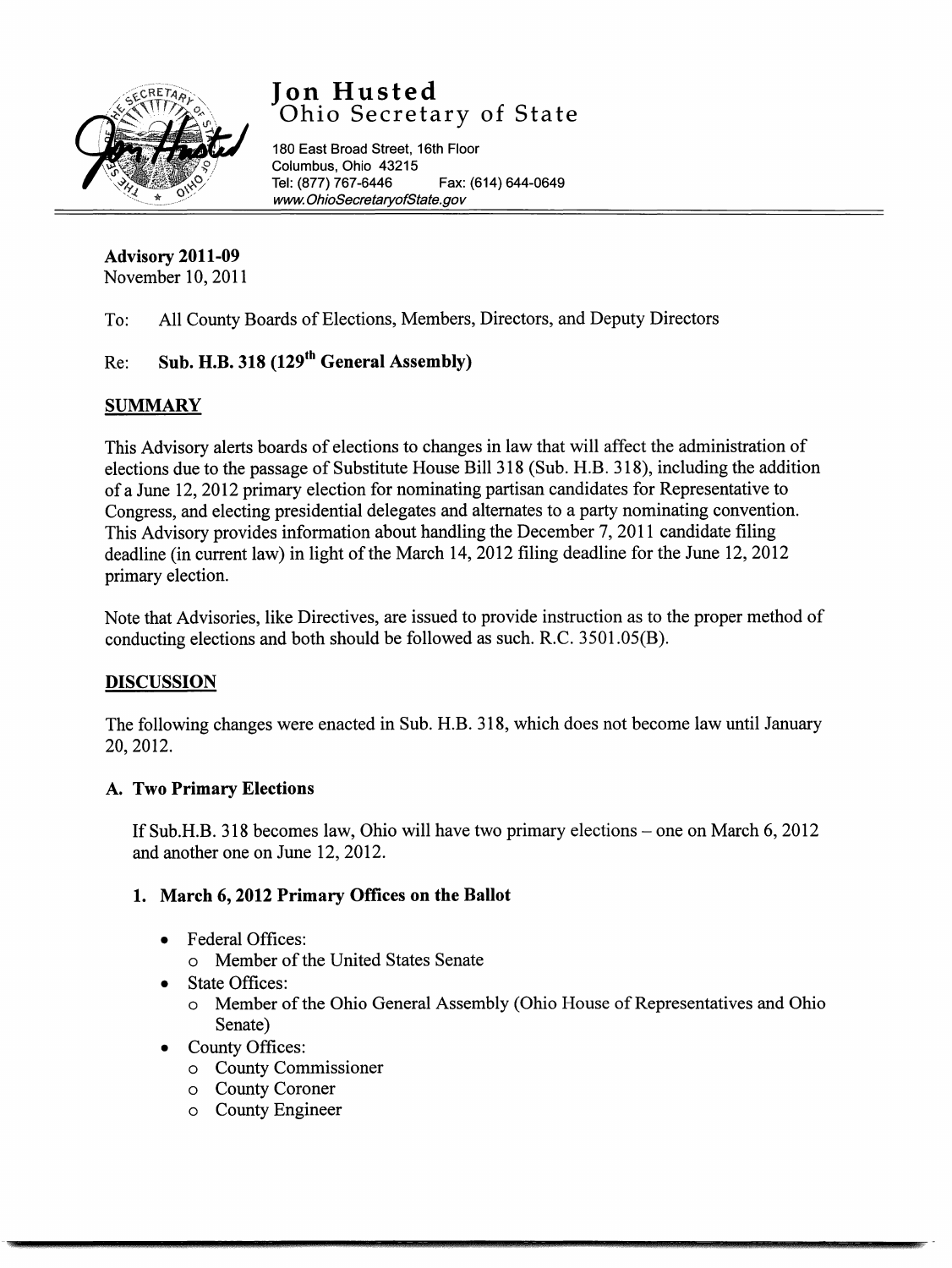- o County Prosecutor
- o County Recorder
- o County Sheriff
- o County Treasurer
- o County Auditor ( unexpired term, if applicable)
- Judicial Offices:
	- o Supreme Court Justice
	- o Court of Appeals Judge
	- o Court of Common Pleas Judge
- Other Offices:
	- o Clerk of Courts
	- o State Central Committee Member for major political party
	- o County Central Committee Member for major political party

#### **2. June 12, 2012 Primary Offices on the Ballot**

- Delegates and alternate delegates to the national convention of a political party (only the name of the presidential candidate to whom the delegate is pledged will appear on the ballot, not the individual names of the delegates and alternate delegates).
- Member of the United States House of Representatives

#### **B. Filings**

Because Sub.H.B. 318 does not take effect until January 20, 2012, the candidate filing deadlines in current law will remain in effect through 2011.

#### **1. Filing deadlines**

Under current law, declarations of candidacy for partisan candidates must be filed by 4:00 p.m. on December 7, 2011 and declarations of intent for write-in candidates must be filed by 4:00 p.m. on December 27, 2011. As with any law enacted by the General Assembly, Sub.H.B. 318 could be repealed or subject to a stay as a result of a referendum petition. **Accordingly, this office recommends that all candidates, regardless of whether they will run in the March 6 or June 12 primary election, file on or before the December 7, 2011 filing deadline.** 

For those offices that ultimately appear on the ballot for the March 6, 2012 primary, only the December 2011 filing will be necessary.

For those offices that ultimately appear on the June 12, 2012 ballot, Sub.H.B. 318 renders the December filings null and void on the effective date of Sub.H.B. 318. Those candidates will have to file new declarations of candidacy for partisan candidates by 4:00 p.m. on March 14, 2012 and new declarations of intent for write-in candidates by 4:00 p.m. on April 2, 2012. The normal restrictions on seeking multiple offices under RC.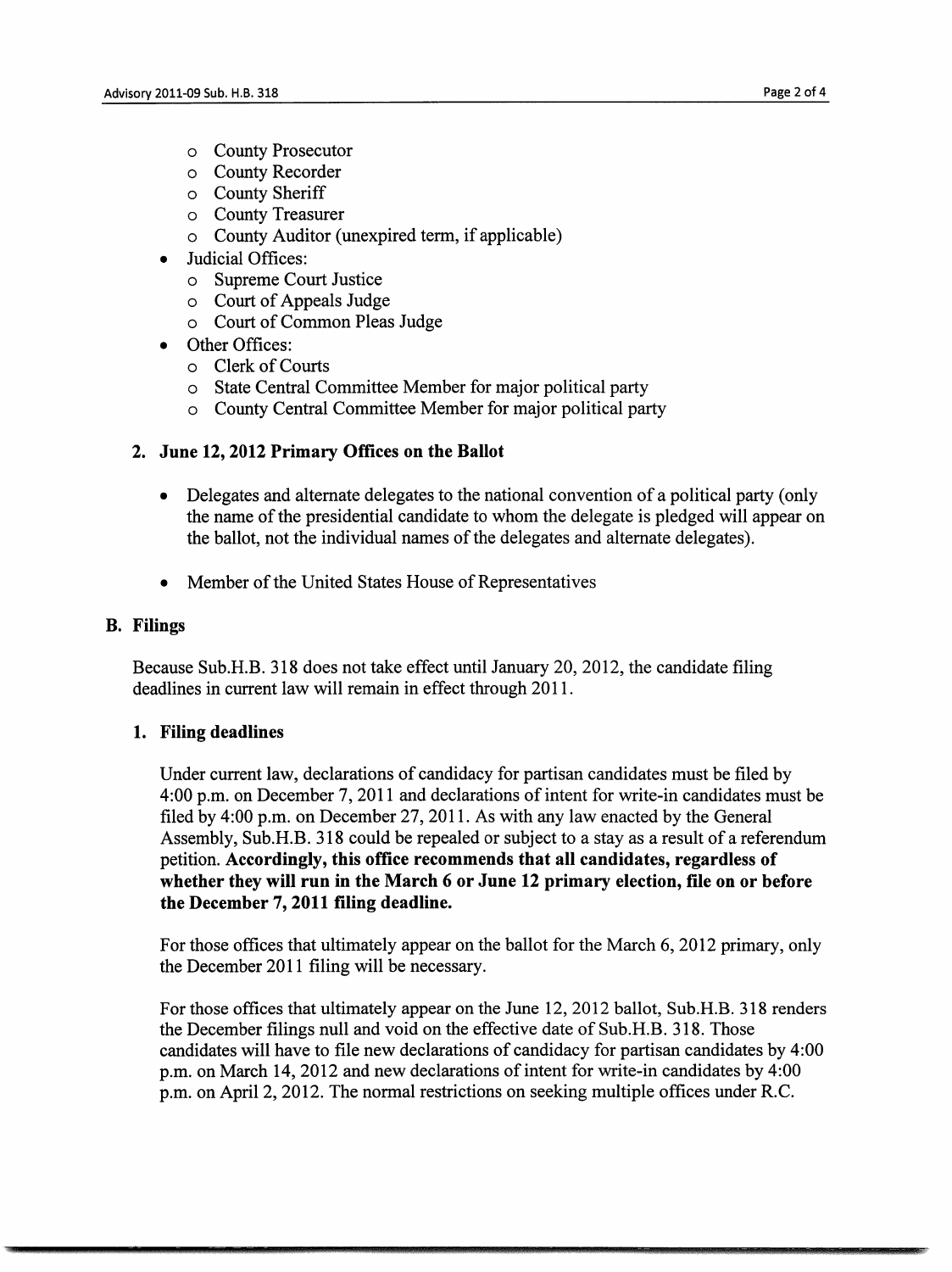3513.052 will not apply to those candidates who filed in December 2011 and must re-file in 2012.

#### **2. Congressional districts**

Sub.H.B. 318 provides that the General Assembly intends to allow candidates for United States House of Representatives, and district delegates and district alternate delegates to the national convention of a political party to file based on the sixteen-district congressional map then-enacted. Because Ohio has lost two congressional seats, candidates cannot file under the 18-district map in current law. To date, the only 16 district map enacted is the map in Sub.H.B.  $319<sup>1</sup>$ . Under R.C. 3513.05, candidates should file in the county with the board of elections of the county within which the major portion of the district population is located. A list of the most populous counties based on the 16district map is attached.

#### **3. Filing Fees**

Filing fees must be collected for candidates ( and questions, issues, and local options) filing for any election pursuant to R.C. 3513.10.

If a candidate files for United States House of Representatives, delegate, or alternate delegate to the national convention of a political party on December 7 or 27, 2011 and that any declaration of candidacy and petition or declaration of intent to be a write-in candidate is declared "null and void" by operation of Sub. H.B. 318 on January 20, 2012, unless Sub. H.B. 318 is repealed or is subject to referendum, the board must refund the filing fee to the person who paid the fees no later than January 27, 2012.

#### **C. Certifying Candidates**

All candidate petitions filed by the applicable December 2011 deadlines that are determined by the board to be valid and sufficient must be certified to the March 6, 2012 primary election ballot not later than December 19, 2011. R.C. 3513.05. If a candidate for United States House of Representatives, delegate, or alternate delegate to the national convention of a political party is certified to the March 6, 2012 primary election ballot, that candidacy will be declared "null and void" by operation of Sub. H.B. 318 on January 20, 2012, unless Sub. H.B. 318 is repealed or is subject to referendum.

#### **D. Funding for two Primary dates**

Sub.H.B. 318 appropriated funds in order to reimburse each county for the certified costs of the election. Following the June 12, 2012 primary election, the secretary of state will provide counties with a spreadsheet by which county boards of elections will account, by category

<sup>&</sup>lt;sup>1</sup> The effective date of H.B. 319 is December 26, 2011. Petitioners supporting a referendum of H.B. 319 have until December 25, 2011 to submit petitions purporting to contain sufficient number of valid signatures to stay H.B. 319, including the 16-district congressional district map, pending petition signature verification and a statewide vote at the 2012 general election.